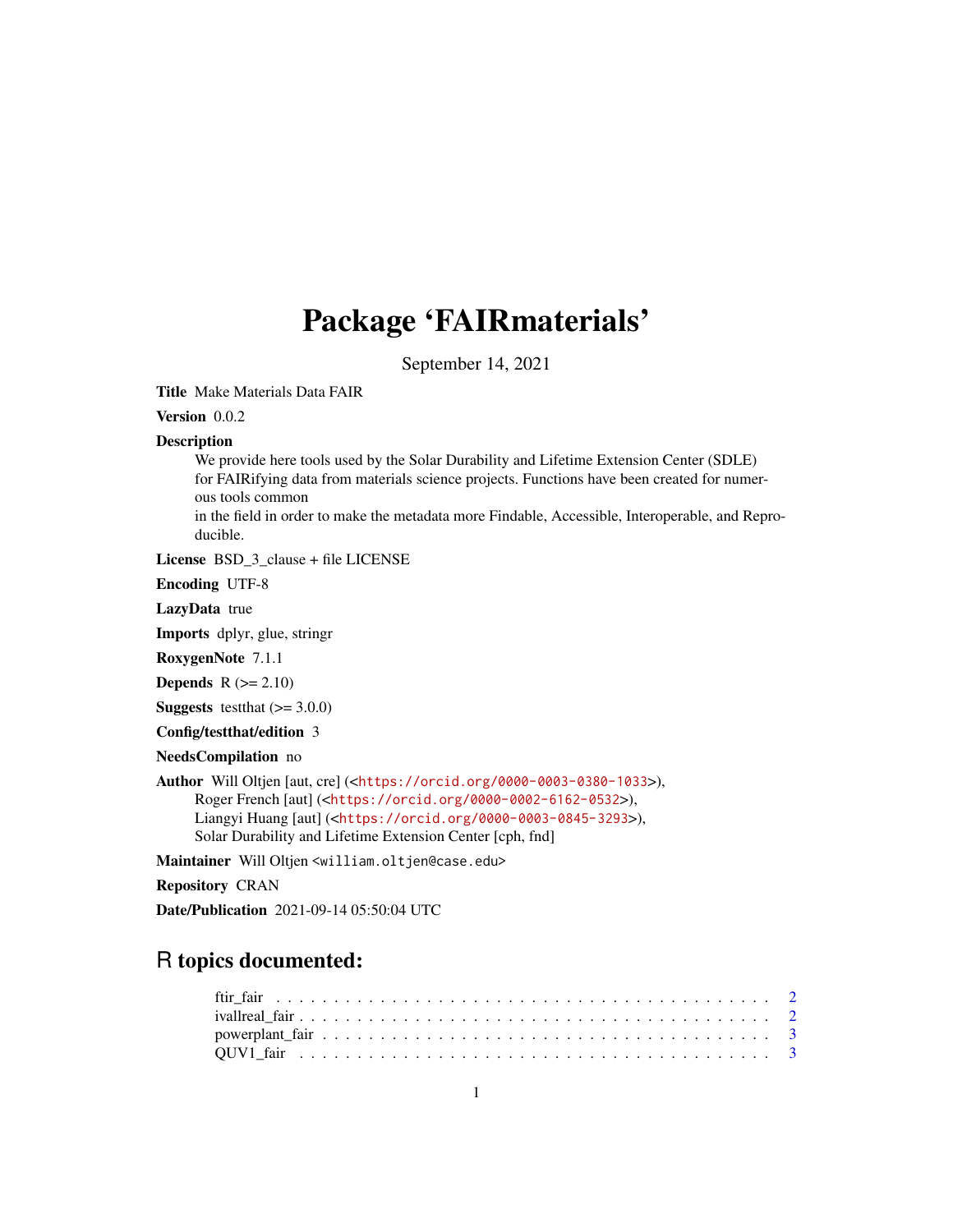#### <span id="page-1-0"></span>2 ivallreal\_fair contracts and the set of the set of the set of the set of the set of the set of the set of the set of the set of the set of the set of the set of the set of the set of the set of the set of the set of the

| Index |  |  |  |  |  |  |  |  |  |  |  |  |  |  |  |  |  |  |  |
|-------|--|--|--|--|--|--|--|--|--|--|--|--|--|--|--|--|--|--|--|

ftir\_fair *FTIR FAIR*

#### Description

Automatically generates a .json-ld file with metadata for a given run of the FTIR instrument

#### Usage

ftir\_fair(method\_in)

#### Arguments

method\_in The method that was used for the experiment run

#### Value

Returns a .json-ld file with desired metadata

#### Examples

ftir\_fair('method1')

ivallreal\_fair *IVAllReal FAIR*

#### Description

Automatically generates a .json-ld file with metadata for a given run of the IVAllReal instrument

#### Usage

```
ivallreal_fair(method_in)
```
#### Arguments

method\_in The method that was used for the experiment run

#### Value

Returns a .json-ld file with desired metadata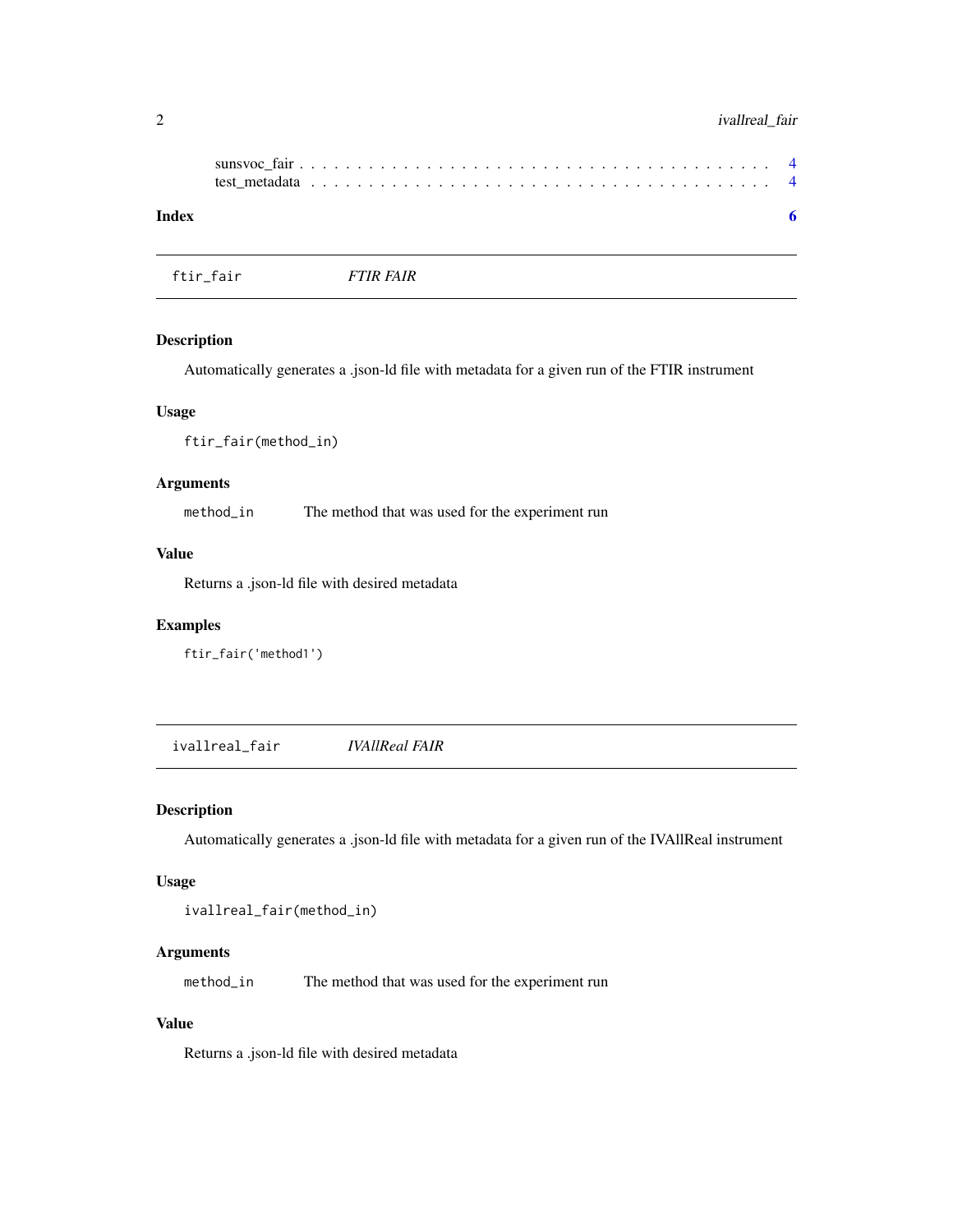#### <span id="page-2-0"></span>powerplant\_fair 3

#### Examples

ivallreal\_fair('li-cor')

powerplant\_fair *Powerplant FAIR*

#### Description

Given a table of metadata, this function generates a .json-ld file with the metadata for a solar powerplant

#### Usage

```
powerplant_fair(specific_data)
```
#### Arguments

specific\_data This is a dataframe with specially formatted metadata

#### Value

Returns a .json-ld file with desired metadata

#### Examples

powerplant\_fair(test\_metadata)

QUV1\_fair *QUV1 FAIR*

#### Description

Automatically generates a .json-ld file with metadata for a given run of the QUV1 instrument

#### Usage

QUV1\_fair(method\_in)

#### Arguments

method\_in The method that was used for the experiment run

#### Value

Returns a .json-ld file with desired metadata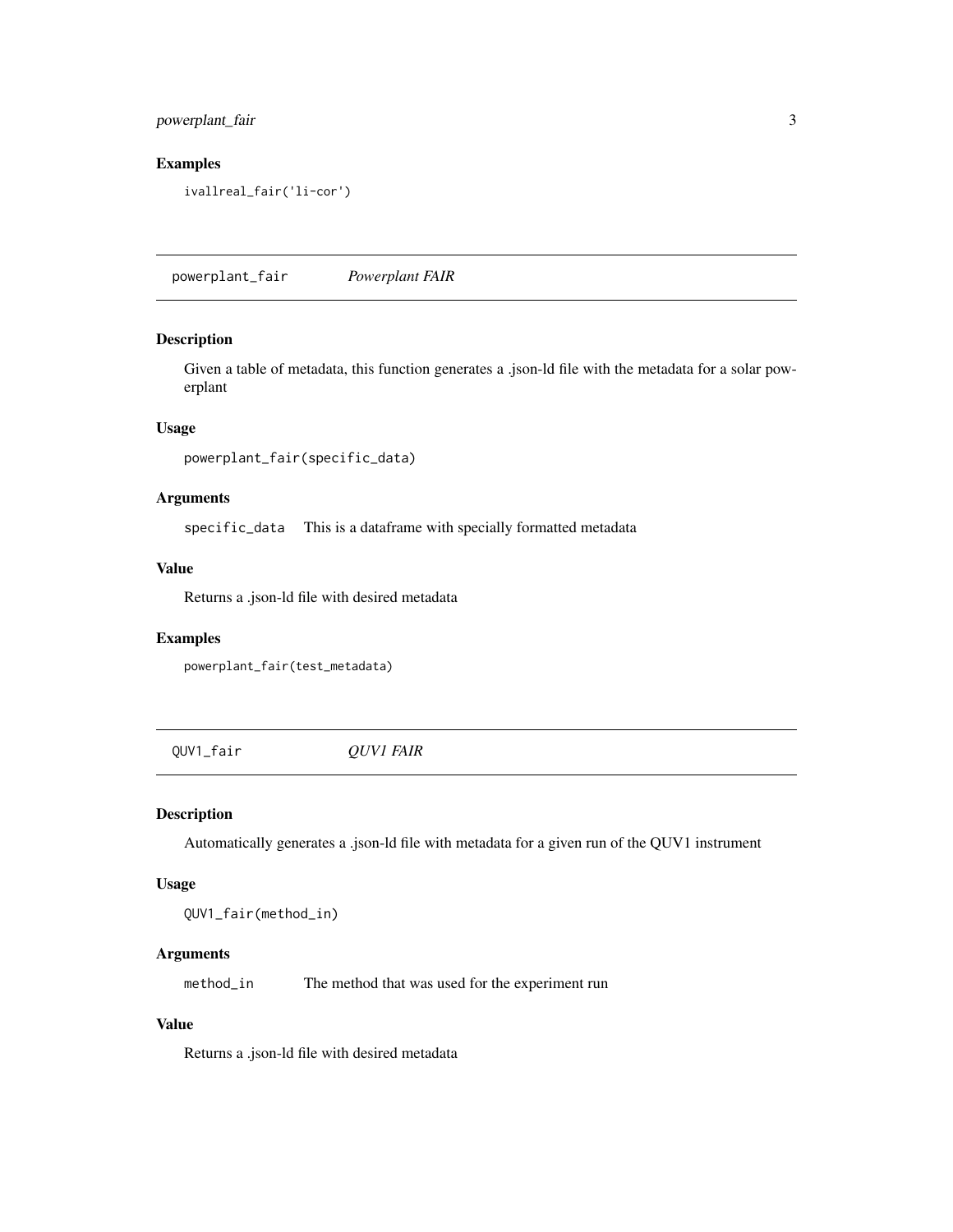#### <span id="page-3-0"></span>Examples

```
QUV1_fair('hot-quv')
```
sunsvoc\_fair *SunsVoc FAIR*

#### Description

Automatically generates a .json-ld file with metadata for a given run of the SunsVoc instrument

#### Usage

sunsvoc\_fair(method\_in)

#### Arguments

method\_in The method that was used for the experiment run

#### Value

Returns a .json-ld file with desired metadata

#### Examples

```
sunsvoc_fair('default.svi')
```
test\_metadata *Florida Metadata*

#### Description

A dataset containing metadata for a solar powerplant in Florida

#### Usage

test\_metadata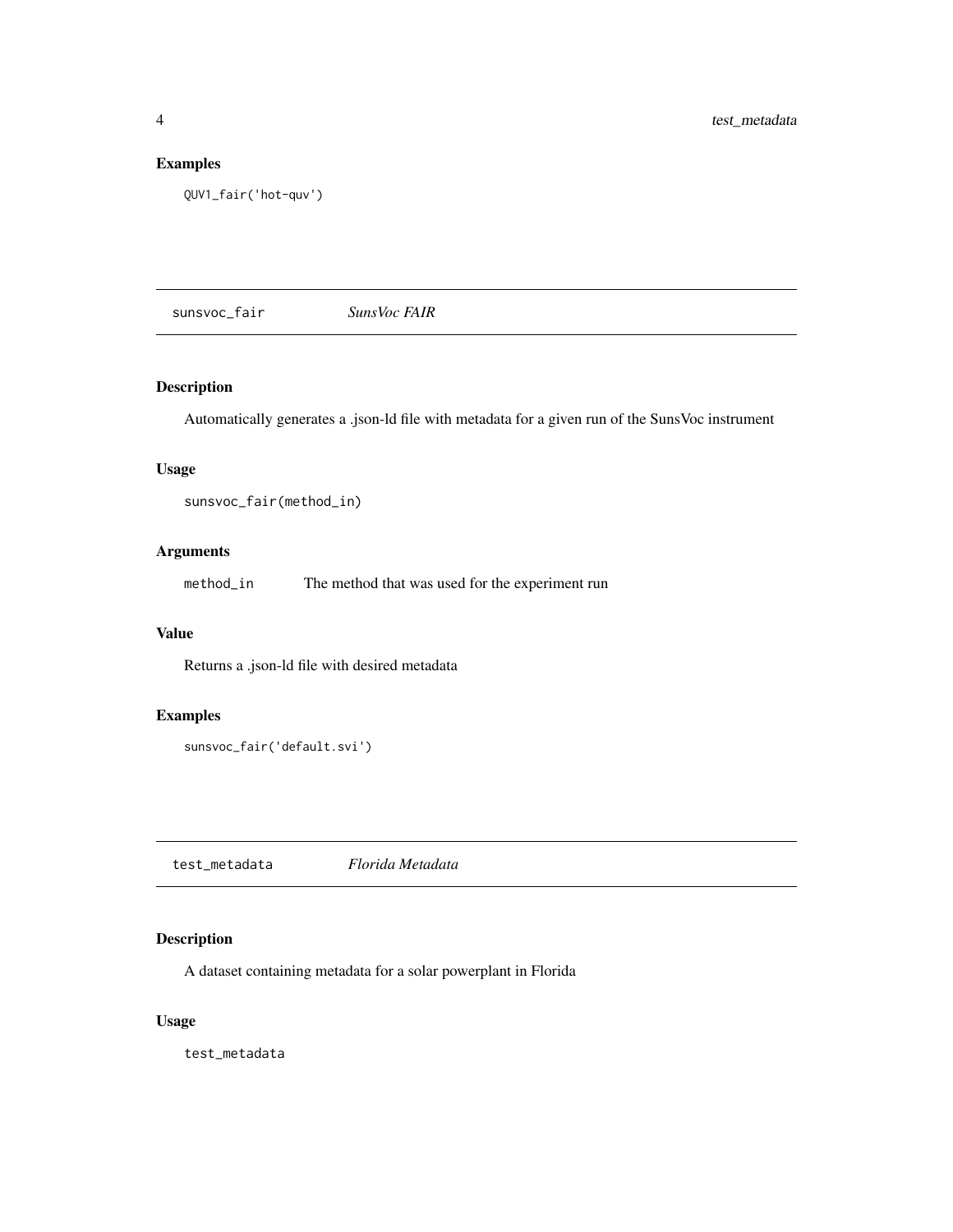#### test\_metadata 5

#### Format

A data frame with 1 row and 14 variables:

latd latitude, degrees invs inverter supplier name, encrypted rcid system alpha-numeric delimiter, matches time-series data to metadata modm module model name, encrypted lond longitude, degrees kgcz Koppen-Geiger climate zone specification of the system npow nameplate power of the modules in the string, watts ninv number of total inverters located at a site mods module supplier or brand name, encrypted tilt angle of tilt of the modules, degrees invtsite the site name at which the inverter is located, in this case it is labeled by state nmod the number of modules per inverter tsrt the time-series start time cell the Si crystalline state of the cells used in the modules

#### Source

<https://osf.io/yvzhk/>